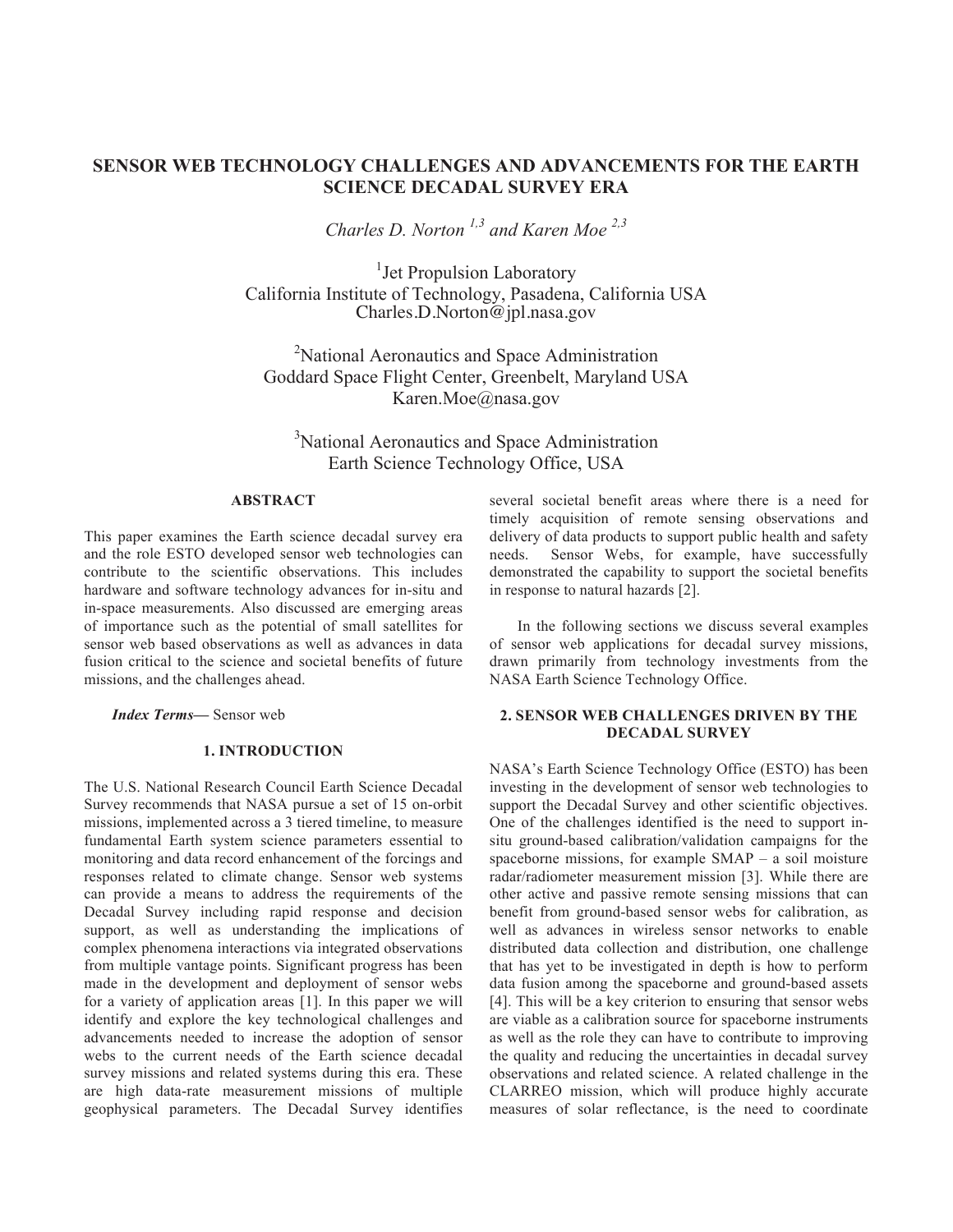among flight missions to acquire coincident measurements for inter-spacecraft calibration. Again, sensor webs provide mechanisms and tools to simplify the data acquisition process [5].

ESTO has also developed technology in another critical usage area for sensor webs – infrastructure for sensor web systems to support model interactions, specifically for mission design and science observation planning i.e. for radar surface deformation measurements such as the DESDynI mission [6]. Related technology development for airborne platforms and UAVs is on going and one can conceive of multiple UAVs utilizing such technology in a sensor web to contribute to regional observations [7].

Looking even further ahead small satellites, such as CubeSats, are attractive low-cost platforms to get small payloads to orbit quickly and in large numbers. Advancements in compact instrument technologies, communications, and availability of launches make these an ideal platform as a spaceborne sensor web for scientific observations and technology validation. While ESTO is currently investing in CubeSat technology validation projects for the ACE [8] and HyspIRI decadal survey missions, in the future one can foresee how these platforms can serve as precursors to help establish and refine observation requirements for future missions. Indeed they can also be the basis for small satellite based Earth observation sensor webs/constellations themselves to complement the decadal survey measurements.

The following subsections explore sensor web challenges in these areas, with subsequent advances, in more depth.

## **2.1. Sensor Web Challenges for Active Measurements**

The QuakeSim project has developed a solid Earth science framework to model, characterize, and understand earthquake and active tectonic processes [9]. This necessitates integration of many observational measurements and models to quantify the earthquake process. These processes occur over time and physical length scales that are both long and short so a host of in-situ, airborne, and spaceborne observations are essential to acquiring a range of data to study this complex interacting system and to produce hazard forecasts of scientific and societal benefit.

Fig. 1 shows a sample of the kind of product QuakeSim can produce while hinting at how a sensor web can further enhance data acquisition and understanding of events such as the M7.2 Baja-Mexico El Mayor-Cucapah earthquake of April 4, 2010. As described, data from multiple sources can be integrated into an earthquake simulation and forecasting system. With the addition of UAVSAR measurements radar



**Figure 1**. *El Mayor-Cucapah earthquake deformation*. Top: UAVSAR coseismic image of phase due to coseismic deformation, with (green dot) locations of Plate Boundary Observatory GPS stations (Courtesy UNAVCO). One color cycle corresponds to 12 cm of relative ground motion toward the UAVSAR instrument. Bottom: Display of synthetic interferogram ground motion inversions (from Disloc) overlaid by observed UAVSAR interferogram on Google Earth [9]. This illustrates the benefit of integrating data from airborne and in-situ sensors with model results to characterize fault behavior and deformation effects where long-term data records produced by a sensor web of repeated observations from multiple vantage points could improve geophysical understanding.

interferegrams are now integrated within QuakeSim modeling applications.

To capture the physics and dynamics to improve forecast models global and continuous observations are needed from space, as well as regional measurements from ground and airborne sensors with a cadence that allows for near real-time assimilation of the combined observations into systems such as QuakeSim. This is particularly important to detect precursors of large events and to improve models based on capturing geophysical dynamics immediately after large events occur. While deployment of the proper number and variety of assets is an obvious challenge such a sensor web can only be effective if the data system infrastructure is developed and deployed to rapidly collect, analyze, and potentially redirect assets to resolve dynamically changing phenomena of interest with a community-defined way of sharing the results – a challenge the Quakesim team is currently undertaking.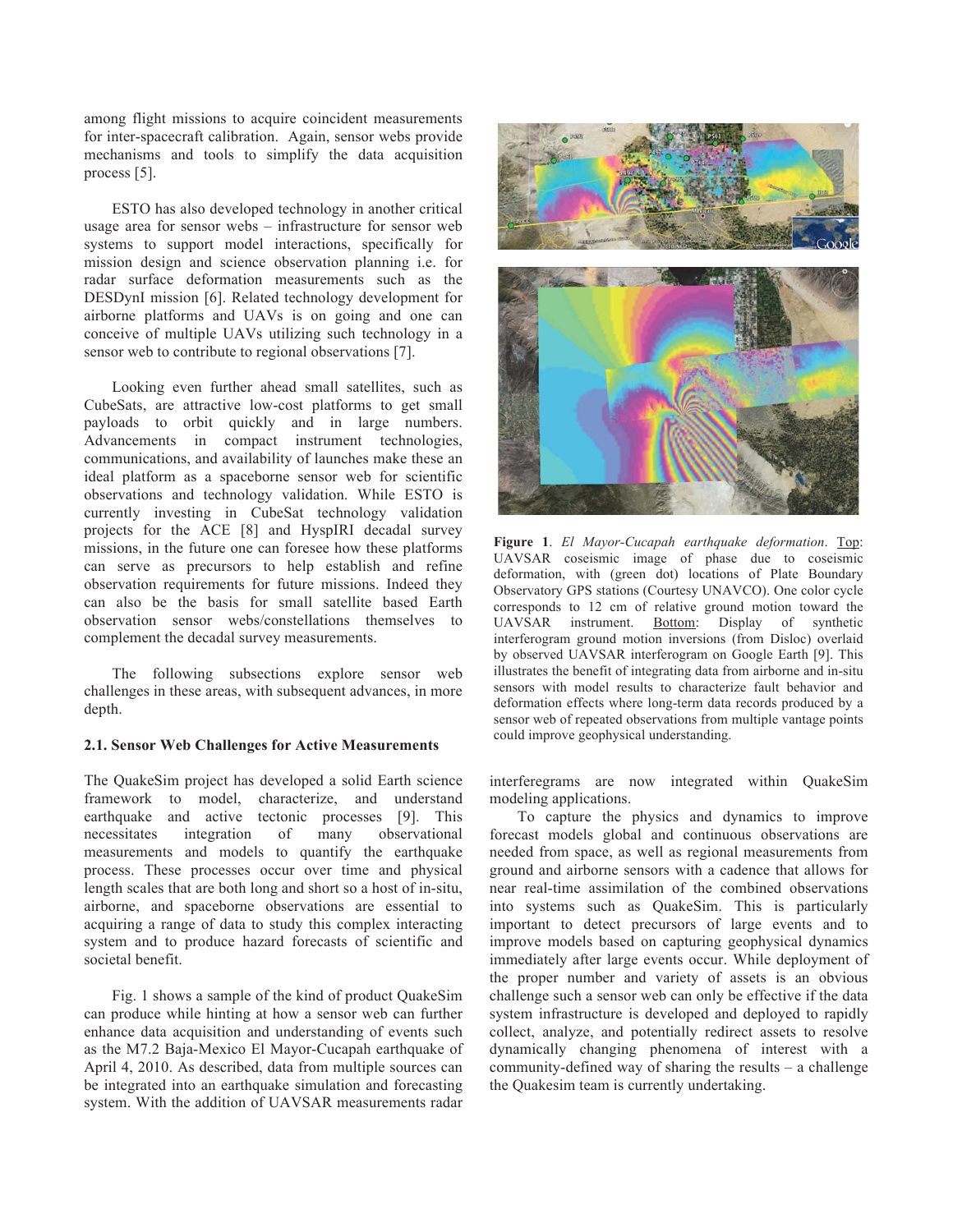

**Figure 2**. *Hyperion/HyspIRI Global Coverage vs. Time*. For climate contributions global coverage is required with a revisit of less than 20 days. Top: The EO-1/Hyperion sampling mission coverage locations over 10 years. Bottom: Complete terrestrial coverage every 19 days by the proposed HyspIRI mission [10]. This demonstrates the sensor web "like" potential of frequent observations where the Intelligent Payload Module (IPM) allows for near real-time quick-look product generation and transmission among distributed direct broadcast ground stations.

#### **2.2. Sensor Web Challenges for Passive Measurements**

HyspIRI is a proposed global mapping mission measuring land and shallow aquatic habitats at 60m and deep oceans at 1km resolution every 5 days with a thermal IR imager (TIR) and every 19 days with a visible to near-IR spectrometer (VSWIR). While *not* a sensor web mission, HyspIRI exhibits related characteristics (and identifies related challenges) as these two primary science instruments will provide unprecedented coverage compared to past imaging spectroscopy missions as exhibited in fig. 2.

One of these challenges is data volume; HyspIRI will acquire approximately 4.5 TB of data per day and roughly 5 PB of data over the nominal mission lifetime. As a global mapping mission HyspIRI has a requirement to transfer data to a science processing center within 2 weeks of downlink. There is a capability, however, to satisfy high-priority requests for a limited volume of regional data within 6-48 hours of downlink via the Intelligent Payload Module (IPM) for a real-time subset/product solution. The IPM, given the



**Figure 3**. *Space/Time Statistical Inference Data Fusion*. Results of space/time data fusion to estimate lower atmosphere CO2 for one time period. Left: CO2 estimates. Right: Uncertainties. This illustrates one of the future challenges sensor webs will need to resolve to integrate measurements simultaneously from multiple sources to produce scientific results of interest [11].



**Figure 4**. *Challenges in Sensor Web Data Fusion*. The challenge is to infer the true field (A) from the data (D) that is sparse and exhibits instrument error and biases [11].

repeat frequency of HyspIRI, will require capabilities and face challenges similar to what a sensor web might see. The ability to rapidly and autonomously detect and respond to changes in events, communicated over a latency and bandwidth limited network, will be required where frequent global observations are taken. Indeed, it would take EO-1/Hyperion (albeit a sampling mission) 100 years to perform the observations HyspIRI will provide in 1 year. For such reasons, a high data rate direct broadcast capability is one challenge a sensor web for global continuous measurements needs to overcome.

#### **2.3. Data Fusion for Sensor Web Observations**

For sensor webs to have an impact, mechanisms must be introduced to fuse data from multiple sources at varying resolutions in time. This must be done in a systematic way